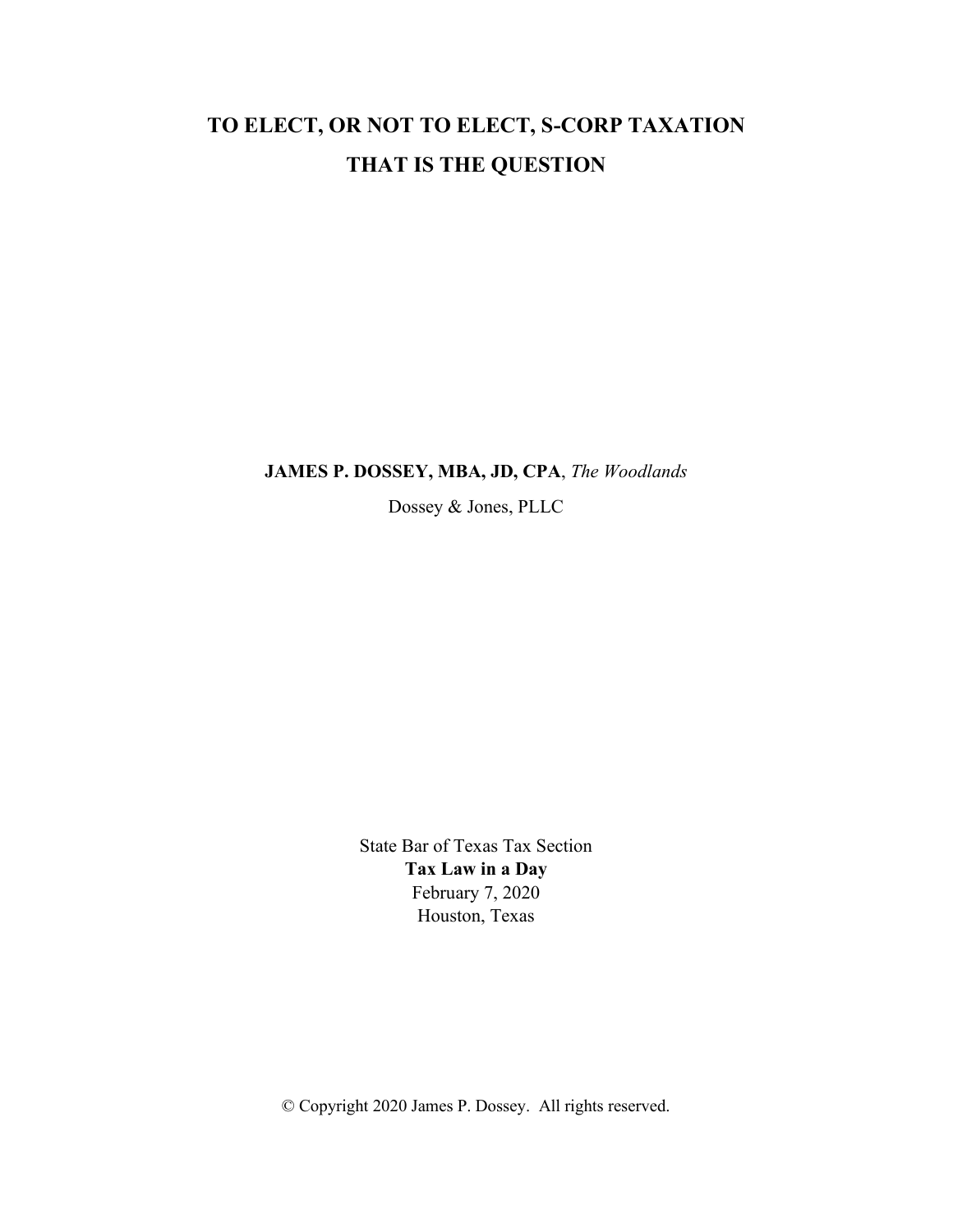#### DISCLAIMER

NOTE: THIS OUTLINE IS FOR EDUCATIONAL PURPOSES ONLY. NOTHING HEREIN SHALL CONSTITUTE LEGAL ADVICE BY THE AUTHOR OR DOSSEY & JONES, PLLC. ANY TAX ADVICE CONTAINED IN THIS OUTLINE IS NOT INTENDED OR WRITTEN TO BE USED, AND CANNOT BE USED, FOR THE PURPOSE OF (I) AVOIDING PENALTIES UNDER THE INTERNAL REVENUE CODE OR (II) PROMOTING, MARKETING OR RECOMMENDING TO ANOTHER PARTY ANY TRANSACTION OR OTHER MATTER ADDRESSED HEREIN. EACH CASE VARIES DEPENDING UPON ITS FACTS AND CIRCUMSTANCES. ANYONE SEEKING TAX ADVICE SHOULD CONSULT WITH HIS OR HER TAX ADVISOR.

The author welcomes any corrections and suggestions for improvements to this outline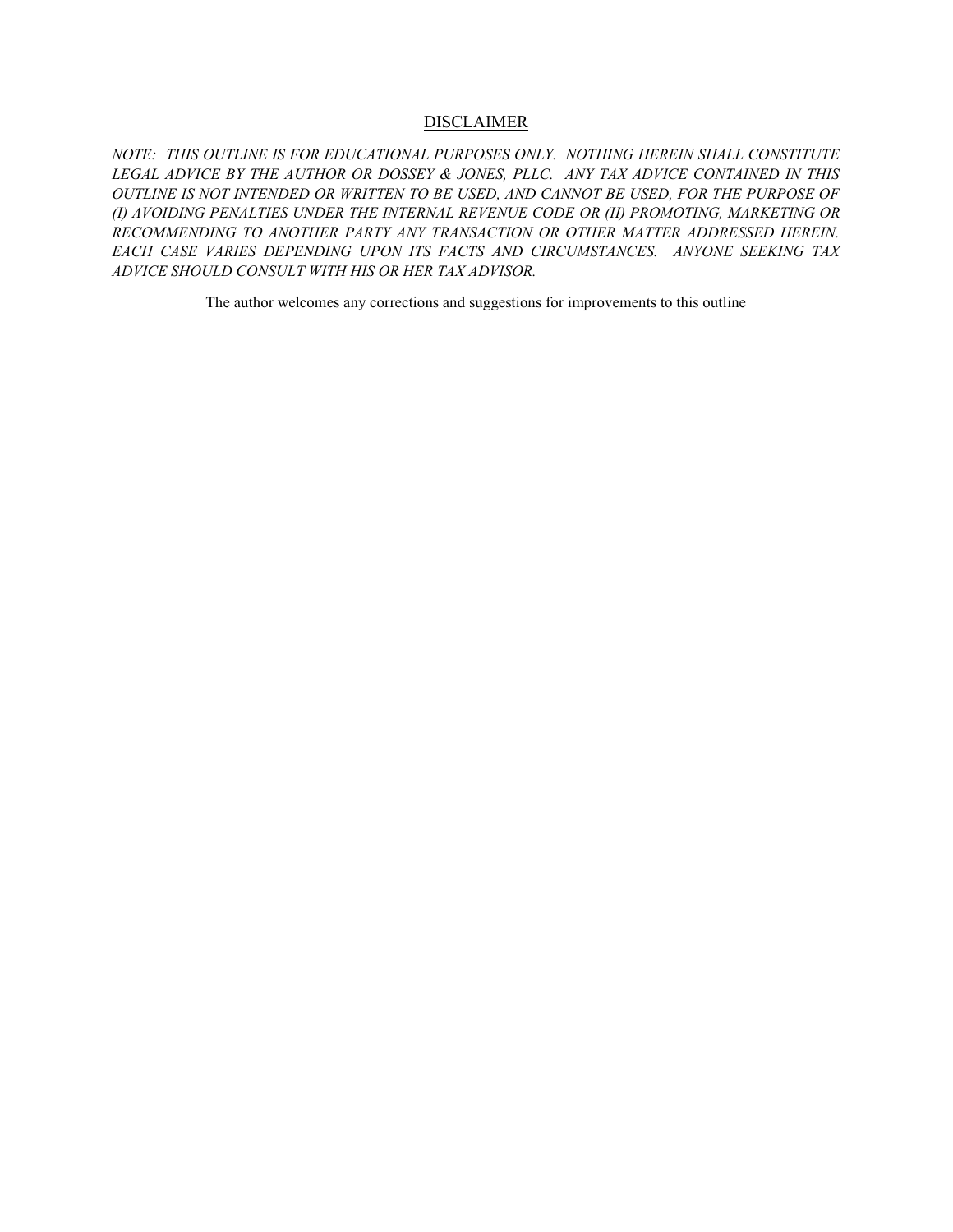

JAMES P. DOSSEY, MBA, JD, CPA

Dossey & Jones, PLLC 25025 I45 N. Ste. 575 The Woodlands, TX 77380 281-362-9909 jim@dossey.com

Jim Dossey is an attorney / partner at Dossey & Jones PLLC in The Woodlands, concentrating in complex business law, tax, estate planning, and intellectual property. Jim is a certified public accountant (CPA) and Board Certified in Estate Planning and Probate law.

Prior to becoming a lawyer, Jim worked at Bank of America for five years as a participant in the bank's prestigious Technology MBA Leadership Development Rotational Program. During his 5 years at the bank, Jim led a team of over 150 bank employees to implement various technology and organizational improvements. Before his role at Bank of America, Jim worked as a software consultant for five years at a small oil and gas consulting firm in Houston, Texas, where he designed and programmed gas plant accounting software.

In addition to his law degree from the South Texas College of Law, Jim holds an MBA in corporate finance and strategy from the MIT Sloan School of Management. Additionally, Jim holds a Bachelors of Science degree in Mechanical Engineering and a Masters of Science degree in Electrical Engineering from the University of Texas.

Outside of work, Jim is a legal advisor for the Legacy Foundation at the Ark Church in Conroe, Texas. Additionally, Jim is President of the Montgomery Independent School District school board and President and founding Board Member on the MISD Education Foundation. Jim is also Vice Chair of the Corporate Tax Section of the State Bar of Texas.

Awards and Recognition

- Texas Super Lawyers Rising Star, Thompson Reuters, 2019, 2020
- Tax Leadership Academy, 2017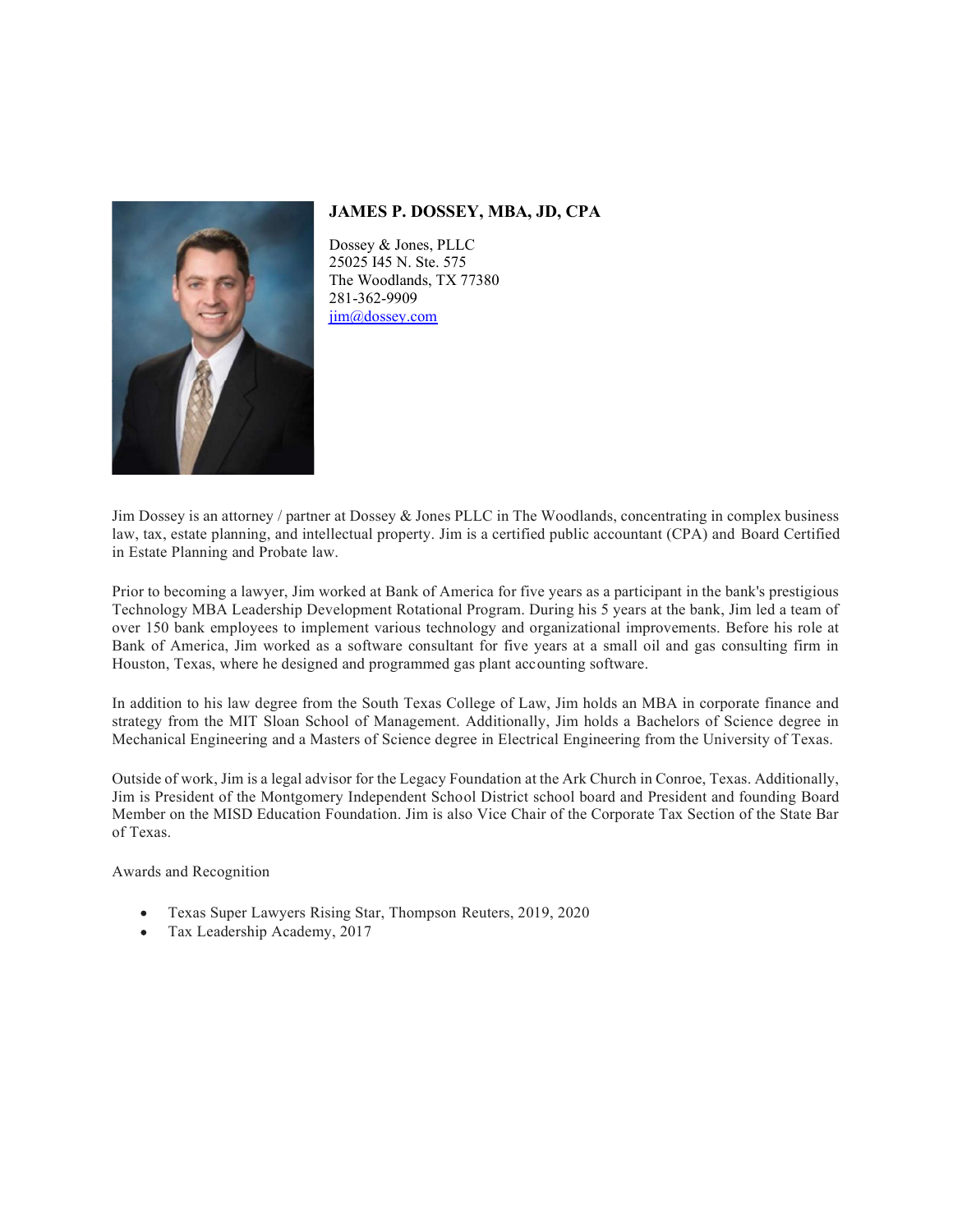# TABLE OF CONTENTS

| I.        |                                                                                       |  |
|-----------|---------------------------------------------------------------------------------------|--|
| A.        |                                                                                       |  |
| <b>B.</b> |                                                                                       |  |
|           | Ι.                                                                                    |  |
|           | 2.                                                                                    |  |
|           | 3.                                                                                    |  |
|           | $\overline{4}$ .                                                                      |  |
| I.        |                                                                                       |  |
|           |                                                                                       |  |
| A.        |                                                                                       |  |
| <b>B.</b> |                                                                                       |  |
|           |                                                                                       |  |
|           |                                                                                       |  |
|           | $\mathbf{3}$                                                                          |  |
| Ш.        |                                                                                       |  |
| A.        | WHAT ARE THE CLIENT'S PLANS FOR THE FUTURE? DOES THE CLIENT PLAN TO EXIT THE BUSINESS |  |
|           |                                                                                       |  |
|           |                                                                                       |  |
|           | 2.                                                                                    |  |
|           | $\mathfrak{Z}$ .                                                                      |  |
|           | $\overline{4}$ .                                                                      |  |
| <b>B.</b> |                                                                                       |  |
| C.        | IS THE INTENT TO REINVEST MOST / ALL OF THE FUNDS BACK IN THE BUSINESS? 8             |  |
| D.        |                                                                                       |  |
| Ε.        | WILL THE CLIENT'S EARNINGS OUTWEIGH THE COSTS OF MAINTAINING THE S-ELECTION? 9        |  |
| F.        |                                                                                       |  |
| G.        | WILL THE CLIENT WANT TO MAKE DISPROPORTIONATE DISTRIBUTIONS TO CERTAIN                |  |
|           |                                                                                       |  |
| H.        |                                                                                       |  |
|           | DOES THE CLIENT WANT TO OFFER DIFFERENT RETIREMENT BENEFITS TO SELECT EMPLOYEES ? 10  |  |
| I.        | WILL THE CLIENT USE THE STOCK OF THE COMPANY FOR ESTATE PLANNING PURPOSES? 10         |  |
| J.        |                                                                                       |  |
|           |                                                                                       |  |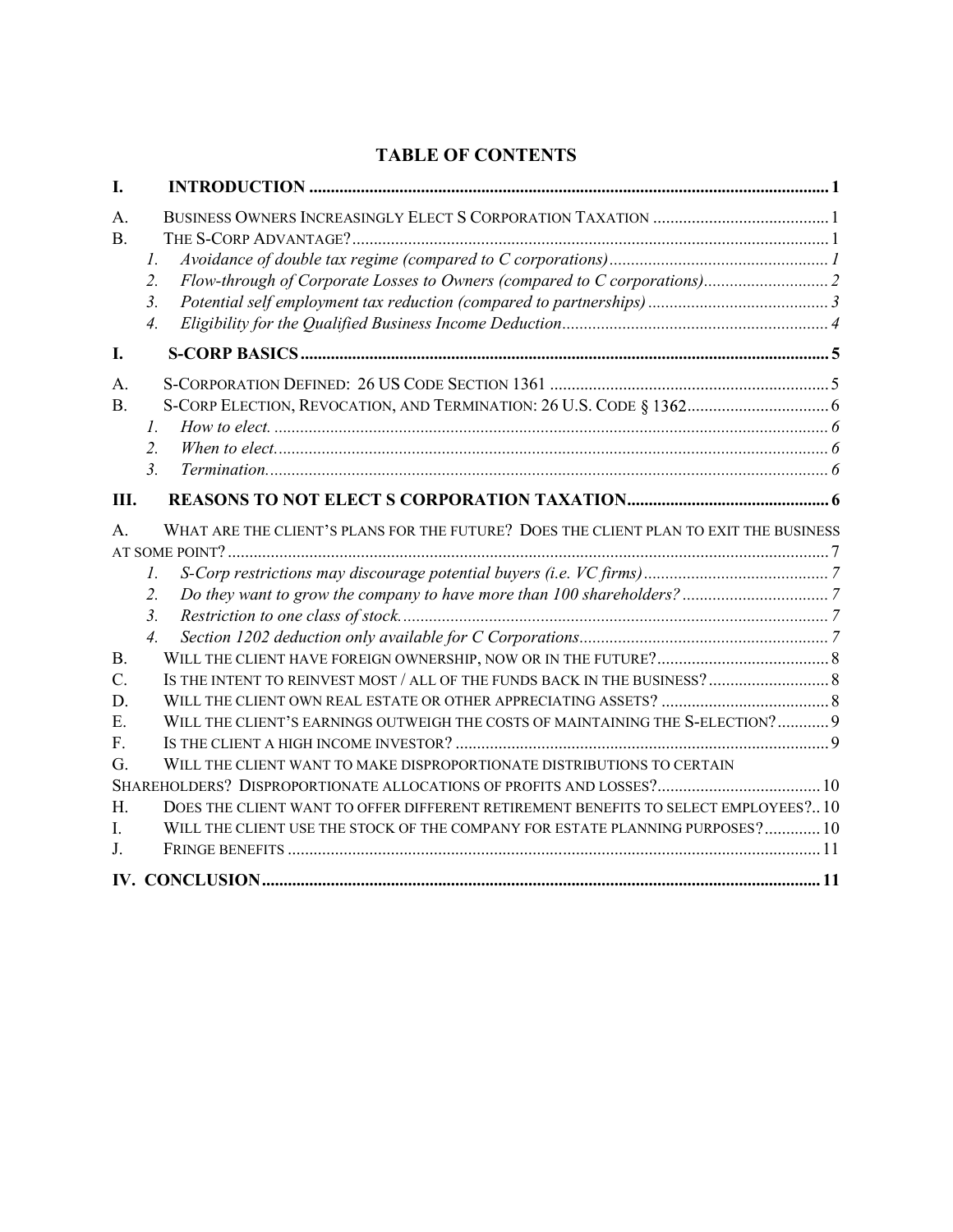# TO ELECT, OR NOT TO ELECT, S-CORP TAXATION, THAT IS THE QUESTION

#### I. INTRODUCTION

Entity taxation has long been an important driver in the selection of entity type for small business owners. Subchapter S of the Internal Revenue Code was originally passed into law in 1958 creating the "S Corporation". On December 22,  $0 \rightarrow 2017$  the Tex Cuts and Jobs. Act ("TCJA") was  $2017$ , the Tax Cuts and Jobs Act ("TCJA") was signed into law by President Donald J. Trump.<sup>1</sup> Among many changes to the tax code, the TCJA introduced two major changes to the tax law that will affect the choice of the election of S Corporation taxation for small businesses:

- 1) the TCJA permanently reduced the 1. corporate tax rate from a maximum of 35% under a graduated tax rate structure to a flat 21%; and
- Deduction (199A).

Corporation election for small businesses considering the TCJA.

# A. Business Owners Increasingly Elect S Corporation Taxation

IRS statistical data for S Corporations (2014, the last year available) shows that the number of S Corporations has steadily increased to a total of 4,380,125 1120s returns filed in 2014. Most S Corporations are small, averaging 1.65 shareholders and \$115,694 net income.



# The S-Corp Advantage?

Avoidance of double tax regime (compared to C corporations)

2) the Qualified Business Income avoidance of the double tax regime. S The purpose of this paper is to reexamine the S<br>layer of taxation at the shareholder level. By The primary benefit of S corporation taxation Corporations are pass-through entities and therefore the earnings are only subject to one 1500000<br>
1000000<br>
2000 2005 2010 2015<br>
2000 2005 2010 2015<br> **B.** The S-Corp Advantage?<br>
(<u>compared to C corporations</u>)<br>
The primary benefit of S corporation taxation<br>
compared to C corporations)<br>
The primary benefit of S comparison, C Corps are first taxed at the entity level (21% after TCJA went into effect). Earnings are again taxed when distributed to shareholders generally at  $23.8\%$ <sup>2</sup>.

> The following tables illustrate the effective tax results for the owners (making many assumptions). Prior to TCJA, the S Corporation tax advantage was much greater than it is today due to the reduction in the corporate tax rate from a maximum rate of 35% to a flat 21%. Now that the corporate tax rate has been reduced, the effect of the double tax regime is almost negligible for high earning taxpayers.

<sup>1</sup> An Act to Provide for Reconciliation Pursuant to Titles II and V of the Concurrent Resolution on the Budget for Fiscal Year 2018, Pub. L. No. 115-97, § 11061 (2017)

<sup>&</sup>lt;sup>2</sup> IRC  $\S1(h)(11)$  (20% highest marginal qualified dividend federal income tax rate) and IRC §1411(a) (3.8% Net Investment Income tax rate)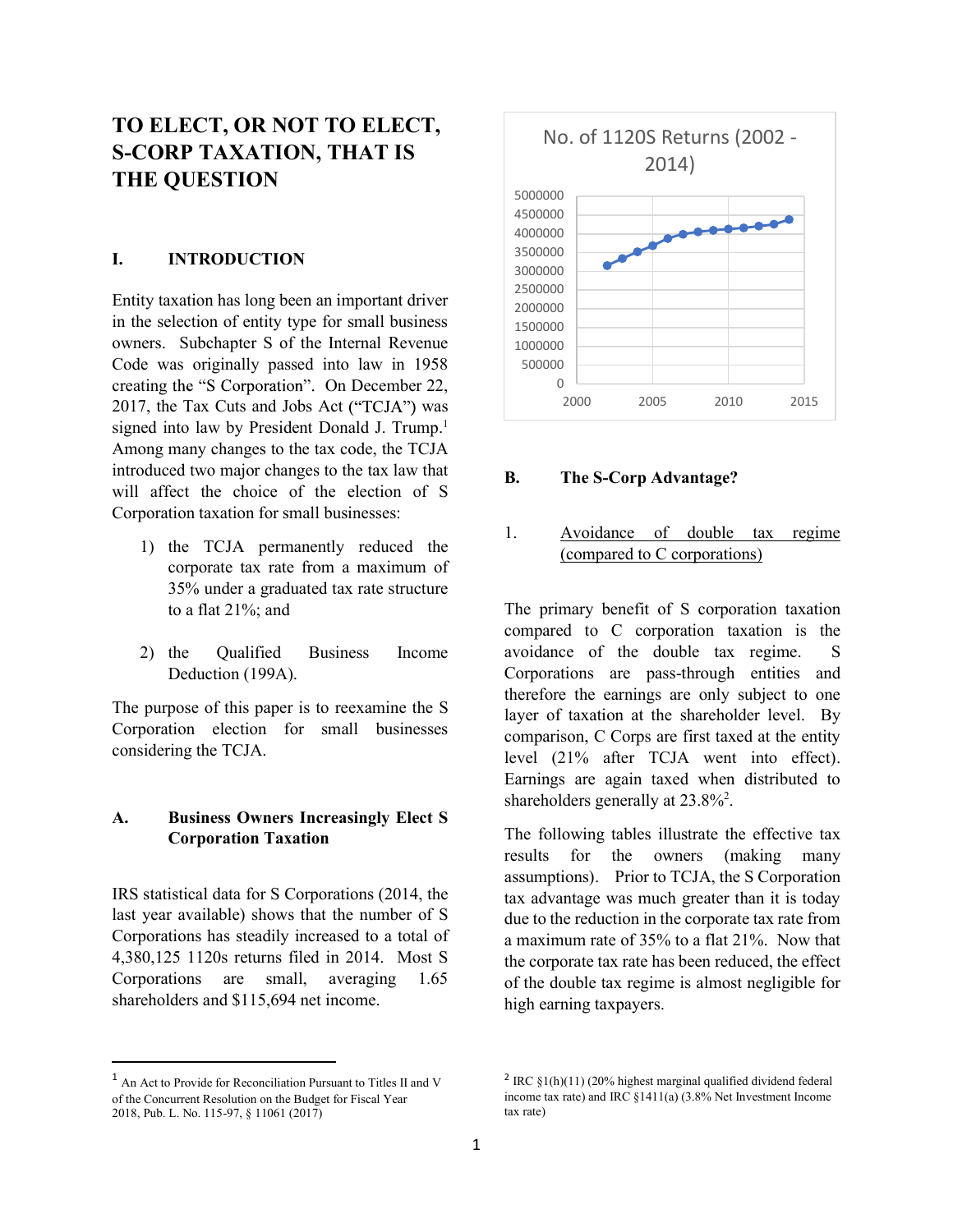In the example below, prior to the TCJA, \$49.53 Cash Avail to was left to shareholders in an C Corporation and \$56.60 in an S Corporation. After the TCJA, \$60.20 remained for shareholders in a C Corporation and \$59.20 in an S Corporation.

#### C Corporation (Prior to 2017 TCJA)

| Taxable Income<br>Corporate Rate                  | \$100.00<br>35%    | S Corporation (After 2017 TCJA)                                            |
|---------------------------------------------------|--------------------|----------------------------------------------------------------------------|
| Corp Tax Liability                                | \$35.00            | \$100.00<br>Taxable Income                                                 |
| Cash Avail to Shareholders                        | \$65.00            | $0\%$<br>Corporate Rate                                                    |
|                                                   |                    | Corp Tax Liability<br>\$0.00                                               |
| Individual Rate                                   | 20%                | Cash Avail to Shareholders<br>\$100.00                                     |
| Net Investment Income Rate                        | 3.80%              |                                                                            |
| Individual Tax Liability                          | \$15.47            | Individual Rate<br>37.0%                                                   |
| <b>Total Tax Liability</b><br>Net to Shareholders | \$50.47<br>\$49.53 | Net Investment Income Rate<br>3.80%<br>\$40.80<br>Individual Tax Liability |

#### C Corporation (After 2017 TCJA)

| Taxable Income             | \$100.00 |                                                                                                    |
|----------------------------|----------|----------------------------------------------------------------------------------------------------|
| Corporate Rate             | 21%      | 2.<br>Flow-through of Corporate Losses to                                                          |
| Corp Tax Liability         | \$21.00  | Owners (compared to C corporations)                                                                |
| Cash Avail to Shareholders | \$79.00  | A second major reason that owners may prefer to<br>elect S Corporation taxation over C Corporation |
| Individual Rate            | 20%      | taxation is the ability to pass losses through to                                                  |
| Net Investment Income Rate | 3.80%    | owners of the business, subject to the following:                                                  |
| Individual Tax Liability   | \$18.80  | (a) the ability to pass such losses through to<br>the owners is limited by a) stock and debt       |
| <b>Total Tax Liability</b> | \$39.80  | basis limitations, b) at risk limitations,                                                         |
| Net to Shareholders        | \$60.20  | and c) passive activity loss limitations;                                                          |

#### S Corporation (Prior to 2017 TCJA)

| Taxable Income     | \$100.00 | business losses if the amount of the |
|--------------------|----------|--------------------------------------|
| Corporate Rate     | $0\%$    |                                      |
| Corp Tax Liability | \$0.00   |                                      |

| Cash Avail to Shareholders | \$100.00 |
|----------------------------|----------|
| Individual Rate            | 39.6%    |
| Net Investment Income Rate | 3.80%    |
| Individual Tax Liability   | \$43.40  |
| <b>Total Tax Liability</b> | \$43.40  |
| Net to Shareholders        | \$56.60  |

#### S Corporation (After 2017 TCJA)

| Corp Tax Liability              | \$35.00 | Taxable Income                  | \$100.00 |  |
|---------------------------------|---------|---------------------------------|----------|--|
| Cash Avail to Shareholders      | \$65.00 | Corporate Rate                  | $0\%$    |  |
|                                 |         | Corp Tax Liability              | \$0.00   |  |
| <b>Individual Rate</b>          | 20%     | Cash Avail to Shareholders      | \$100.00 |  |
| Net Investment Income Rate      | 3.80%   |                                 |          |  |
| Individual Tax Liability        | \$15.47 | Individual Rate                 | 37.0%    |  |
| Total Tax Liability             | \$50.47 | Net Investment Income Rate      | 3.80%    |  |
| Net to Shareholders             | \$49.53 | <b>Individual Tax Liability</b> | \$40.80  |  |
|                                 |         |                                 |          |  |
| C Corporation (After 2017 TCJA) |         | Total Tax Liability             | \$40.80  |  |
|                                 |         | Net to Shareholders             | \$59.20  |  |
|                                 |         |                                 |          |  |

## Corporate Rate 21% 2. Flow-through of Corporate Losses to Owners (compared to C corporations)

- (a) the ability to pass such losses through to the owners is limited by a) stock and debt basis limitations, b) at risk limitations, and c) passive activity loss limitations; and (b) the TCJA placed a limitation on the ability of the TCJA place is the TCJA place of the TCJA placed a limitation on the ability of the TCJA placed a limitation on the ability to pass such losses through to the solid to
- ability of offsetting income with excess business losses if the amount of the loss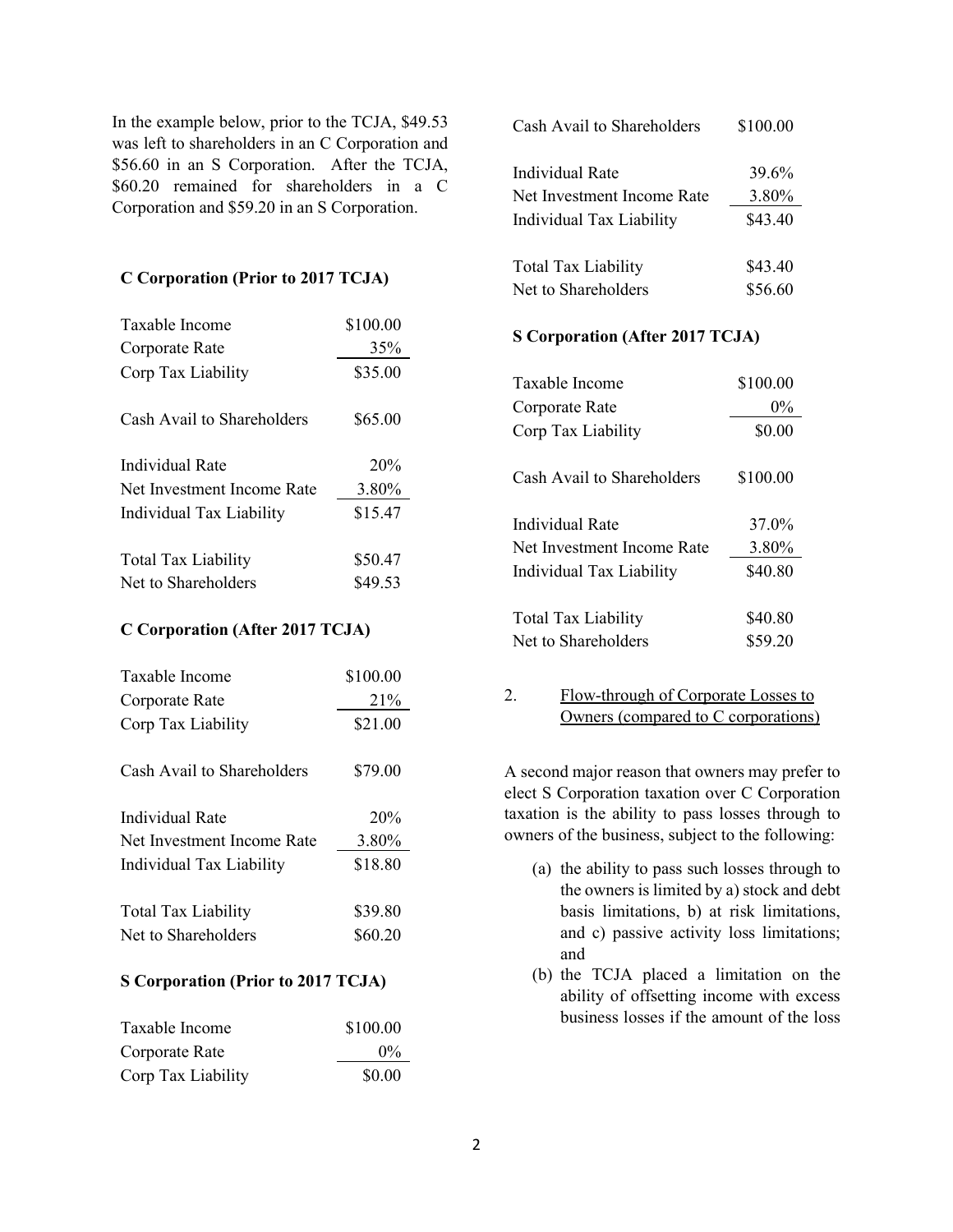taxpayers (\$500,000 for joint returns).<sup>3</sup>

is in excess of \$250,000 for individual<br>taxpayers (\$500,000 for joint returns).<sup>3</sup><br>ses incurred by C Corporations are<br>d from corporate income; they do not pass<br>to the shareholders.<br>Setternal contents of the shareholders. Net losses incurred by C Corporations are deducted from corporate income; they do not pass through to the shareholders.

3. Potential self employment tax reduction (compared to partnerships)

S Corporations may provide a tax advantage over partnerships by reducing self-employment tax. In a partnership, partners are subject to selfemployment tax on earnings generated from active involvement in the business. Limited partners in a limited partnership may exclude self-employment tax but general partners are subject to self-employment tax on their distributive share of the income.<sup>4</sup> Courts have generally imposed self-employment tax on all members of limited liability companies unless they lack management authority and don't provide significant services to the business.<sup>5</sup>

 With an S Corporation, however, shareholders that actively participate in the business take and pay self-employment tax on a salary. Distributions in excess of the salary are treated as passive income and are not subject to selfemployment tax. The salary must be "reasonable" as defined in numerous IRS revenue rules and tax court cases.6

The following illustrates a very simplified example of a married couple with earnings of \$300,000 and a salary of \$100,000. The federal income tax liability is the same for the S Corporation and the partnership, but the S Corporation results in over \$10,000 in selfemployment tax savings.

#### S Corporation (After 2017 TCJA)

| Earnings                                                | \$200,000.00 |  |
|---------------------------------------------------------|--------------|--|
| Salary                                                  | \$100,000.00 |  |
| <b>Standard Deduction</b>                               | \$24,800.00  |  |
| Taxable Income                                          | \$275,200.00 |  |
| <b>Effective Individual Rate</b>                        | 20.0%        |  |
| Individual Tax Liability                                | \$55,040.00  |  |
| <b>Self Employment Tax</b><br>Social Security (12.4% to |              |  |
| \$137,700)                                              | \$12,400.00  |  |
| Medicare tax $(2.9\%)$                                  | \$2,900.00   |  |
| <b>Total Tax Liability</b>                              | \$70,340.00  |  |
| Net to Owners                                           | \$229,660.00 |  |
|                                                         |              |  |

#### Partnership (After 2017 TCJA)

| Earnings                             | \$300,000.00 |  |  |  |
|--------------------------------------|--------------|--|--|--|
| Salary                               | \$0.00       |  |  |  |
| <b>Standard Deduction</b>            | \$24,800.00  |  |  |  |
| Taxable Income                       | \$275,200.00 |  |  |  |
| Individual Rate                      | 20.0%        |  |  |  |
| Individual Tax Liability             | \$55,040.00  |  |  |  |
| <b>Self Employment Tax</b>           |              |  |  |  |
| Social Security (12.4% to \$137,700) | \$17,074.80  |  |  |  |
| Medicare tax $(2.9\%)$               | \$8,700.00   |  |  |  |
| <b>Total Tax Liability</b>           | \$80,814.80  |  |  |  |
| Net to Owners                        | \$219,185.20 |  |  |  |

<sup>6</sup> Guidance from the IRS provided at

 $3$  TCJA amended IRC  $\S$  641(I).

 $4 \text{ IRC } \S$  1402(a)(13).

 $5$  Proposed Regs. Sec. 1.1402(a)-2.

https://www.irs.gov/businesses/small-businesses-selfemployed/paying-yourself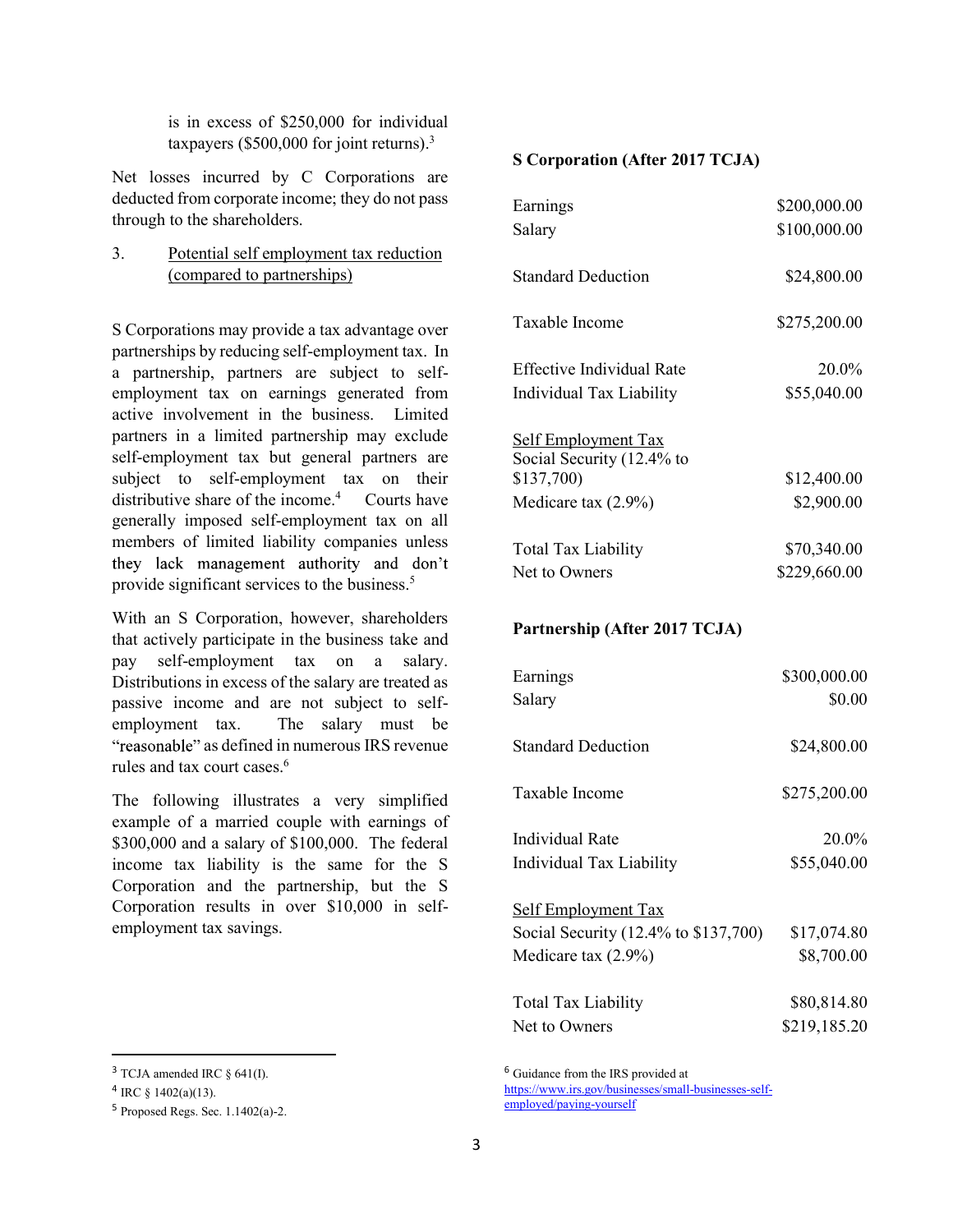# 4. Eligibility for the Qualified Business Income Deduction

The TCJA added Section 199A, also known as the Qualified Business Income deduction.7 Section 199A provides a potential pass-through deduction equal to 20% on allocable "qualified business income".<br>The relevant portion of 199A<sup>8</sup> is as follows: (c)  $\frac{S}{n}$ 

(2) DETERMINATION OF proprie DEDUCTIBLE AMOUNT FOR EACH TRADE OR BUSINESS. The amount determined under this paragraph with respect to any qualified trade or business is the lesser of-

 $(A)$  20 percent of the taxpayer's qualified business income with respect to the qualified trade or business, or

(B) the greater of-

respect to the qualified trade or business,<br>taxpayer with \$300,000 in earnings from or

(ii) the sum of 25 percent of the W-2 wages with respect to the qualified trade or business, plus 2.5 percent of the unadjusted basis immediately after acquisition of all qualified property.

Many articles have been written in detail about Section 199A, so this paper will focus on several important aspects of Section 199A as they relate to the choice of S Corporation taxation:

- (a) No C Corporations. Section 199A does not apply to C corporations.
- (b) Specified Trades or Businesses. Section 199A does not apply to businesses that are not a "qualified trade or business"<sup>9</sup>,

which includes doctors, lawyers, accountants, and others. Many of the businesses that would potentially benefit from S Corporation taxation to reduce self-employment tax do not qualify for the 199A deduction. For these types of businesses, the decision to elect S Corporation taxation does not depend on the 199A deduction. which includes doctors, lawyers,<br>accountants, and others. Many of the<br>businesses that would potentially benefit<br>from S Corporation taxation to reduce<br>self-employment tax do not qualify for<br>the 199A deduction. For these typ

(c) Sole Proprietorships. Sole proprietorships and entities taxed as sole proprietorships such as single member disregarded entities) do not have employees and cannot pay the owner W-2 wages. Because they do not pay W-2 wages, the 199A deduction is calculated as \$0. By converting to S corporation taxation, the owner may now take a W-2 wage and may have a 199A deduction. deduction. For these types of<br>s, the decision to elect S<br>on taxation does not depend on<br>deduction.<br><u>Proprietorships</u>. Sole<br>ships and entities taxed as sole<br>ships such as single member<br>liability companies (i.e.<br>ed entities) businesses, the decision to elect S<br>Corporation taxation does not depend on<br>the 199A deduction.<br>Sole represented the proprietorships. Sole<br>proprietorships and entities taxed as sole<br>proprietorships such as single member<br>li Corporation taxation does not depend on<br>the 199A deduction.<br>Sole Proprietorships. Sole<br>proprietorships and entities taxed as sole<br>proprietorships and entities taxed as sole<br>proprietorships such as single member<br>limited lia

(i) 50 percent of the W-2 wages with<br>simplified tax scenario of a married The graph below shows a business a sole proprietorship; many assumptions have been made. As can be seen in the graph, the owner's tax liability is reduced significantly if S Corporation taxation is elected compared to partnership taxation.

 $7 \text{ IRC }$  § 199A.

 $8 \text{ IRC } \S$  199A(b)(2).

 $^{9}$  IRC § 199A(d).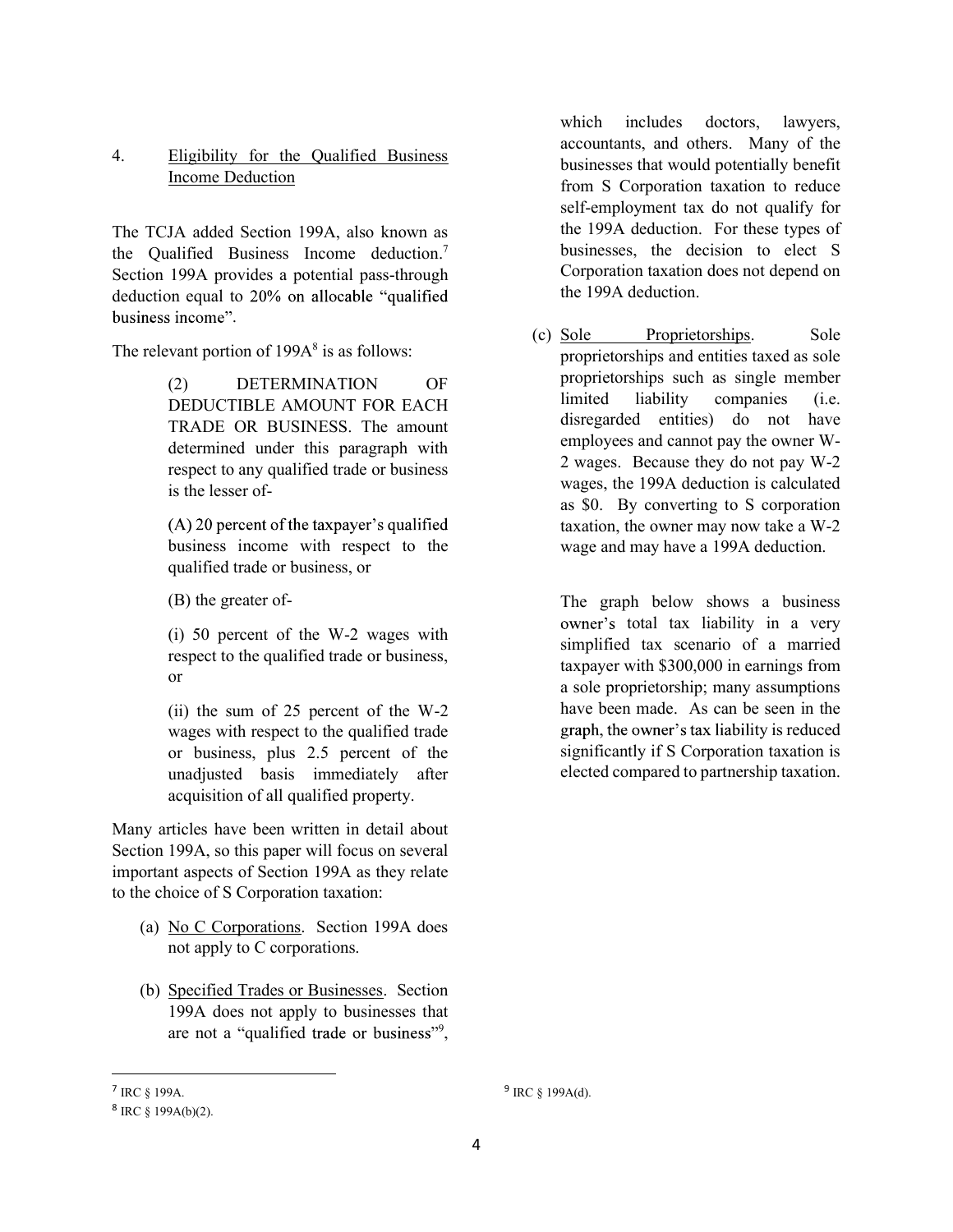

(d) Tradeoff: 199A Deduction Vs. Self-Employment Tax. To get the greatest reduction in self-employment tax, the business owner is encouraged to reduce his salary to the lowest reasonable salary **I.** possible. However, this conflicts with Section 199A, where the deduction A. amount in part depends on increasing W-2 wages, at least up to the point where 50% of such wages equals 20% of the other words, the effort to reduce selfamount of possible 199A tax deduction.

The graph below shows the difference between the 199A deduction and the selfemployment tax incurred for a very simplified tax scenario for a married taxpayer with \$300,000 in earnings where the business has elected S Corporation taxation and the owner is taking a salary. The x axis represents the ratio of salary to earnings and the y axis represents the difference between the 199A deduction and self-employment

tax. As can be seen in the graph, in this scenario the optimal salary vs. earnings percentage is about 27-28%.



#### **S-CORP BASICS**

# S-Corporation Defined: 26 US Code Section 1361

In  $\frac{\text{Im}{\text{Im}}}{\text{Im}}$  an S Corporation as "a small business" employment tax may also reduce the  $\frac{12666 \times 10^{-10}}{22666 \times 10^{-10}}$  and  $\frac{100}{200}$ Internal Revenue Code Section 1361(a) defines 1362(a) is in effect for such year."<sup>10</sup>

> Section 1361(b)(1) further defines the term "small business corporation" which does not

- (a) have more than 100 shareholders,
- (b) have as a shareholder a person who is not an individual, <sup>11</sup>
- a nonresident alien as a shareholder, and $12$
- (d) have more than 1 class of stock.

 $10$  IRC § 1361(a)

<sup>&</sup>lt;sup>11</sup> LLCs treated as disregarded entities also are eligible shareholders's. See IRS Letter Rulings 9745017, 200107025, 200303032, and 200513001.

<sup>&</sup>lt;sup>12</sup> TCJA Update: nonresident alien may be a potential current beneficiary of an electing small business trust (ESBT) and the ESBT will not become a disqualified SH. (Tax Cuts and Jobs Act (TCJA), P.L. 115-97)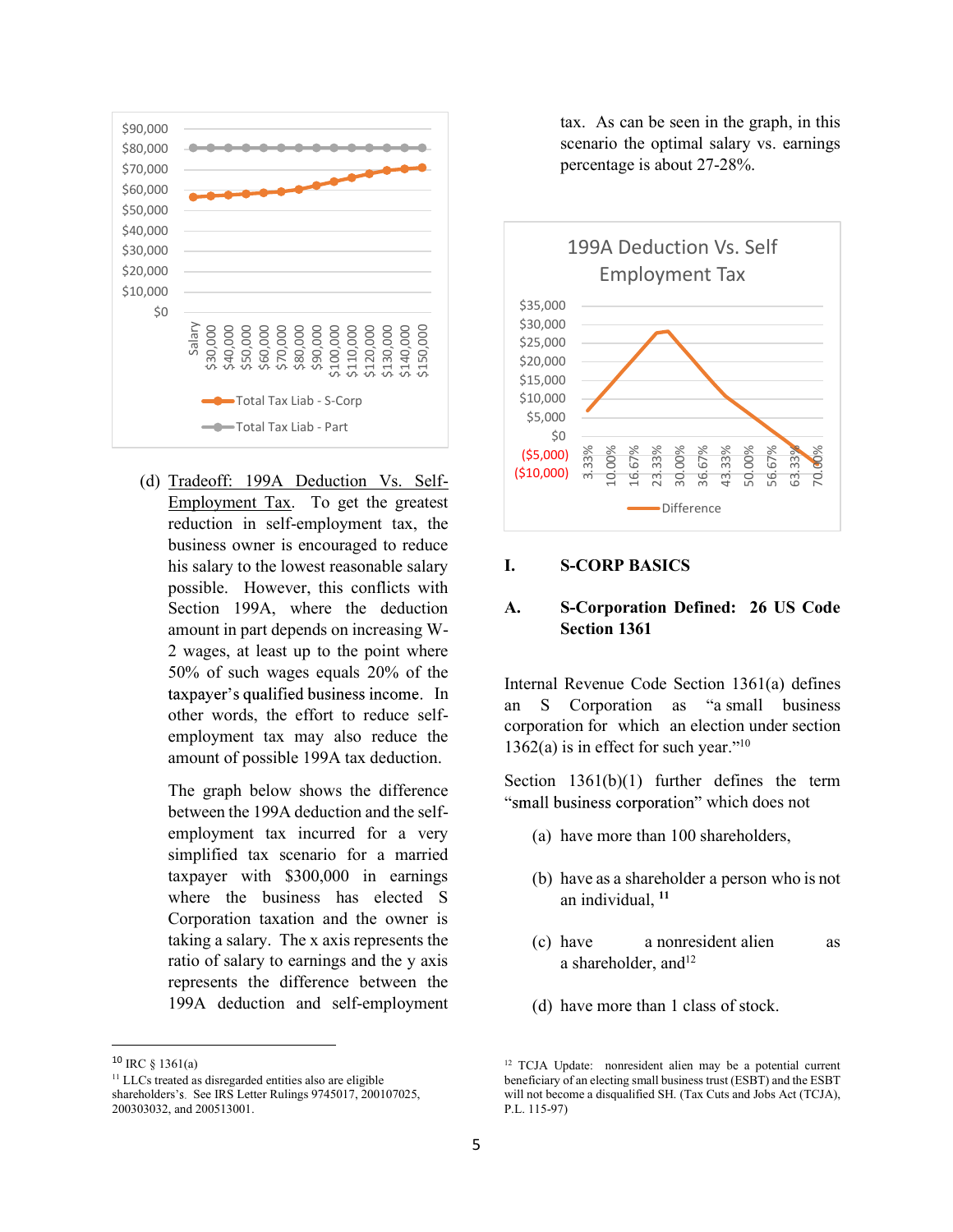Furthermore, certain corporations are ineligible to make S elections, including: $13$ 

- (a) foreign corporations
- (b) financial institutions which use the reserve method of accounting for bad debts
- (c) certain insurance companies,
- sales corporations, and
- (e) former S Corporations who have terminated their S-election within the prior five years.

# B. S-Corp Election, Revocation, and Termination: 26 U.S. Code

#### 1. How to elect.

Entities must expressly elect to be taxed as an S Corporation by filing IRS form 2553.14 All shareholders must consent to the S Corporation election.15

#### 2. When to elect.

An S Corporation election may be made by a small business corporation for any taxable year

(a) at any time during the preceding taxable year, or

(b) at any time during the taxable year and<br>on or before the 15th day of the 3rd<br>month of the taxable year.<sup>16</sup><br>wever, a late election may be treated as timely<br>er certain circumstances if the IRS determines on or before the 15th day of the 3rd month of the taxable year.<sup>16</sup>

However, a late election may be treated as timely under certain circumstances if the IRS determines there was reasonable cause for the failure to timely make such election.<sup>17</sup>

(d) current or former domestic international<br>sales corrections and<br>the top of the document "FILED PURSUANT The IRS has also provided late election relief under Rev. Proc. 2013-30. S Corporation elections can be made up to 3 years and 75 days after the date for which the S election is intended to be effective. The election form must state at TO REV. PROC. 2013-30." After the late election relief period has passed, taxpayers can also pursue a private letter ruling.18 However, a late election may be treated as timely<br>under certain circumstances if the IRS determines<br>there was reasonable cause for the failure to<br>timely make such election.<sup>17</sup><br>The IRS has also provided late election reli

3. Termination.

An S Corporation election may be terminated voluntary terminations, more than half of shares must consent to revocation.<sup>19</sup> As a consequence of voluntary termination, the small business is not eligible to re-elect S Corporation taxation for 5 years after the year the termination is effective.<sup>20</sup>

An S Corporation election may also involuntarily terminate if the entity ceases to qualify as a small business corporation, for example, if the entity has more than 100 shareholders, a shareholder is not eligible to be a shareholder in an S Corporation, or if the S Corporation has more than one class of stock. $21$ 

# **REASONS TO NOT ELECT S** CORPORATION TAXATION

Despite certain advantages of S Corporation taxation, there are many scenarios where an S

<sup>18</sup> Rev. Proc. 2019-1 <sup>19</sup> IRC § 1362(d)(1)  $^{20}$  IRC  $\frac{1362(e)}{e}$ <sup>21</sup> IRC § 1362(d)(2)

 $13 \text{ IRC }$ § 1361(b)(2)

<sup>14</sup> See https://www.irs.gov/forms-pubs/about-form-2553

<sup>&</sup>lt;sup>15</sup> IRC § 1362(a)(2)

 $16$  IRC  $\{(1362(b)(1))$ 

 $17 \text{ IRC }$ § 1362(b)(5)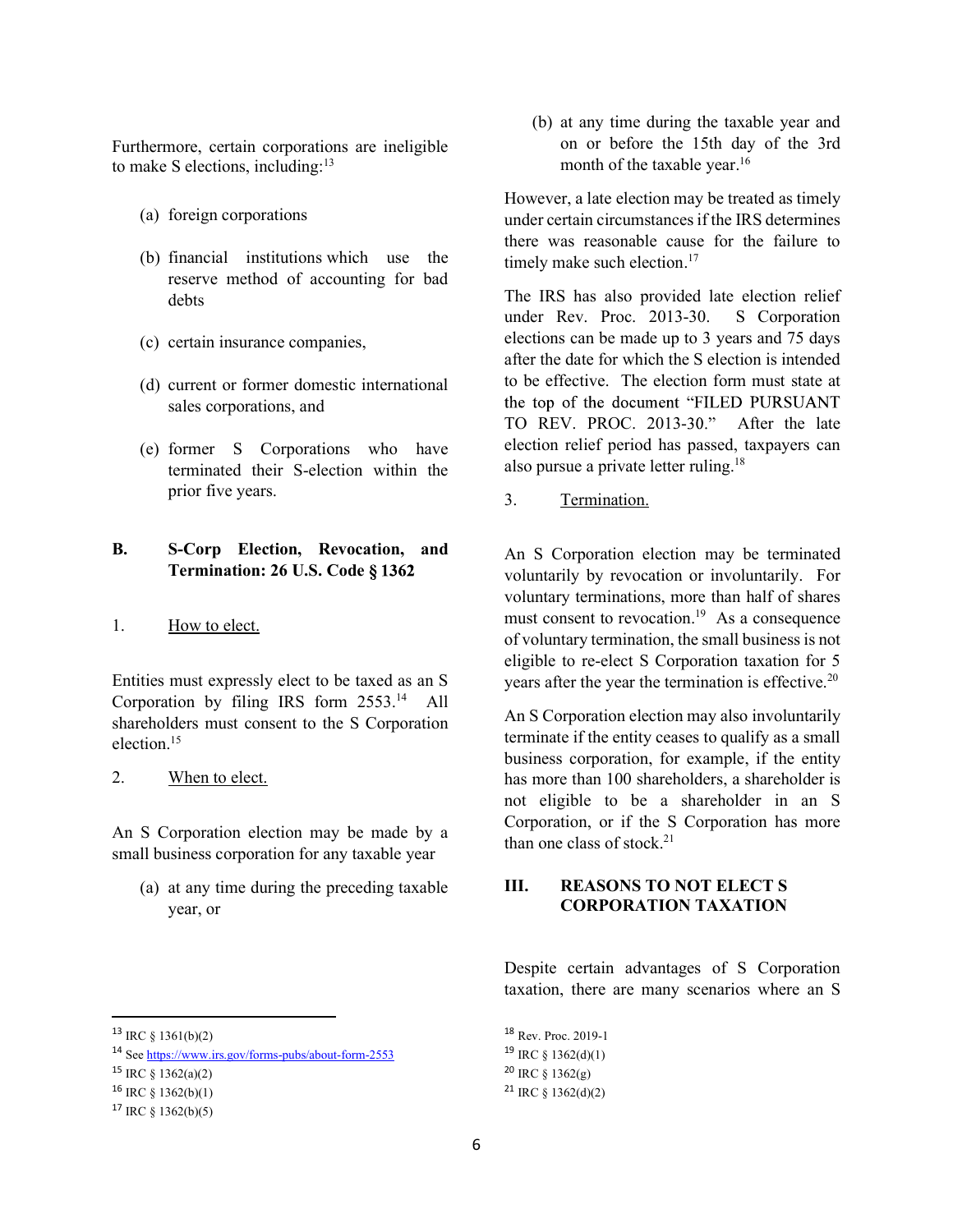detrimental to the taxpayer.

# A. What are the client's plans for the future? Does the client plan to exit the business at some point?

1. S-Corp restrictions may discourage potential buyers (i.e. VC firms)

By electing S Corporation taxation, the business may be less attractive as an acquisition target. First, the ownership structure of many venture capital firms may cause an automatic termination of S Corporation status. Many VC's have owners that are themselves partnerships or they may have foreign owners, both which are not eligible owners of an S Corporation.

Second, the ownership of many VC firms (i.e. foreign ownership, greater than 100 owners, etc.) may make structuring an acquisition difficult. For example, the S Corporation requirements may make a stock purchase of an S Corporation difficult to structure. Therefore, an acquirer may be forced to structure the acquisition as an asset purchase (rather than a stock purchase) or the acquirer may purposely terminate the S Corporation status.

Finally, many VC's simply may not want to deal with the complexity of pass through taxation for its owners.

2. Do they want to grow the company to have more than 100 shareholders?

The S Corporation election may place limits on growth of the company. For example, the S Corporation limitation of 100 shareholders can be reached faster than the owners might expect, especially if the owner wants to offer stock as an employee incentive.

Corporation election would be inappropriate or<br>
Eurthermore, problems can arise if the company<br>
detrimental to the taxpayer.<br>
Still needs to raise capital. The company would<br>
not be able to bring in new shareholders withou Furthermore, problems can arise if the company<br>has already reached the 100 shareholder limit but<br>still needs to raise capital. The company would<br>not be able to bring in new shareholders without<br>terminating the S Corporatio Furthermore, problems can arise if the company<br>has already reached the 100 shareholder limit but<br>still needs to raise capital. The company would<br>not be able to bring in new shareholders without<br>terminating the S Corporatio still needs to raise capital. The company would not be able to bring in new shareholders without terminating the S Corporation status.

3. Restriction to one class of stock.

Potential investors often require preferred returns or separate classes of stock. For example, such investors may require shares that have a preferred return within a distribution waterfall or shares that have preferential voting rights over other shares. The S Corporation restriction to one class of shares does not allow for preferential treatment of some shareholders over other shareholders. Differences in voting rights are disregarded (i.e. voting and non-voting shares are allowed), but each shareholder must have equal distribution and liquidation rights.

4. Section 1202 deduction only available for C Corporations

Under IRC Section 1202, the gain on the sale of "Oualified Small Business Stock" held for five years or more may be partially or entirely excluded from income.  $2^2$  "Oualified Small" Business Stock"<sup>23</sup> is defined as any stock in a C Corporation what when originally issued the corporation was a qualified small business.

Section 1202 simply is not available for partnerships and S Corporations. If the owner is thinking about exiting the business in 5-10 years and the business qualifies under Section 1202, the owner should carefully consider whether the potential interim tax reduction provided by S Corporation taxation outweighs the gain exclusion under 1202.

Furthermore, a taxpayer cannot convert from a S Corporation to a C Corporation and have access to Section 1202. The issuing corporation must be a C Corporation at the time of issuance of the stock. That said, the S Corporation converted to

 $23$  IRC § 1202(c).

<sup>22</sup> IRC § 1202.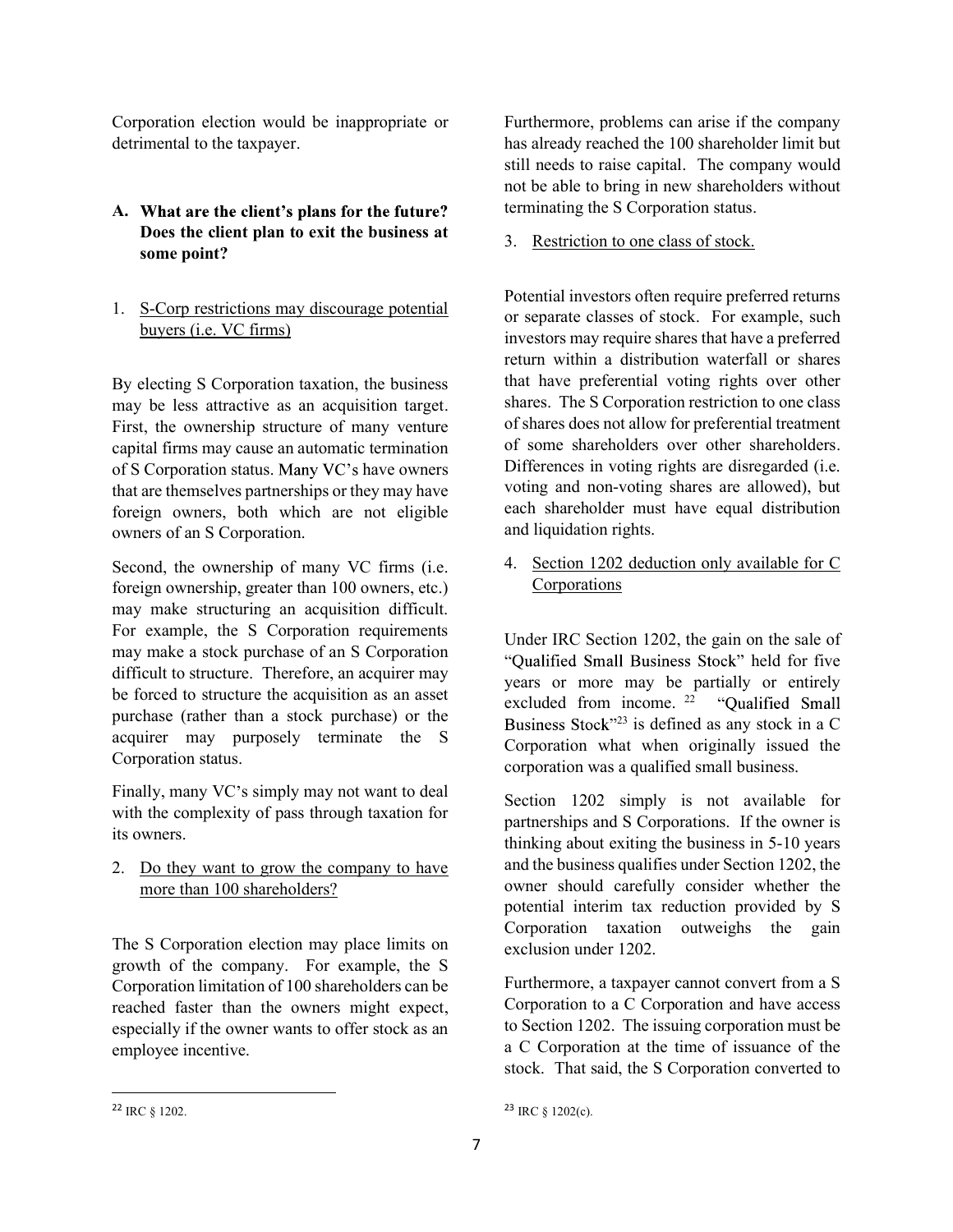a C Corporation can issue new shares for new consideration after the conversion. The new shares may qualify for Section 1202 if at the time of issuance the company is still a qualified small business.

# B. Will the client have foreign ownership, now or in the future?

A corporation having a nonresident alien does not qualify as a small business corporation. A nonresident alien is an individual that has not been legally admitted for permanent residence and has not met the substantial presence test.<sup>24</sup> If the entity has nonresident alien shareholders, or may have them in the future, it simply does not qualify for the S Corporation election. Therefore, partnership or corporate taxation must be chosen.

## C. Is the intent to reinvest most / all of the funds back in the business?

If the business owner intends to reinvest earnings back in the business, a C Corporation may be a better choice than an S Corporation. With the reduction in the corporate tax rate to 21% under the TCJA, a taxpayer may invest a greater portion of funds in the business as a C Corporation **D. Will the client own real estate or other** compared to a pass-through entity. The C Corporation advantage is especially important for wealthy taxpayers subject to high marginal tax rates. Additionally, this benefit increases as the growth rate and holding period on the reinvested funds increases.<sup>25</sup>

The following table is a simple example showing this effect. On \$100 in earnings, \$79 may be reinvested back in the company in a C

Corporation whereas only \$59 is available to reinvest in an S Corporation.

## C Corporation (After 2017 TCJA)

| Taxable Income         | \$100.00 |
|------------------------|----------|
| Corporate Rate         | 21%      |
| Corp Tax Liability     | \$21.00  |
| Cash Avail to Reinvest | \$79.00  |

#### S Corporation (After 2017 TCJA)

| <b>S Corporation (After 2017 TCJA)</b>                              |          |
|---------------------------------------------------------------------|----------|
| Taxable Income                                                      | \$100.00 |
| Corporate Rate                                                      | $0\%$    |
| Corp Tax Liability                                                  | \$0.00   |
| Cash Avail to Shareholders                                          | \$100.00 |
| <b>Individual Rate</b>                                              | 37.0%    |
| Net Investment Income Rate                                          | 3.80%    |
| Individual Tax Liability                                            | \$40.80  |
| <b>Total Tax Liability</b>                                          | \$40.80  |
| Cash Avail to Reinvest                                              | \$59.20  |
| D. Will the client own real estate or other<br>appreciating assets? |          |
|                                                                     |          |

# appreciating assets?

Like C Corporations, S Corporation are subject to  $tax$  on certain built-in-gains.<sup>26</sup> Built-in-gains ("BIG") are defined as the difference between the fair market value of the S Corporation assets and the aggregate adjusted basis of such assets at that BIGs are recognized on the sale or disposition of an asset.

<sup>26</sup> IRC § 1374.

 $24$  IRC § 7701(b)(1)(B).

<sup>25</sup> The ability to stockpile assets in the C-corp is limited to the accumulated earnings tax (Section 531). Safe harbor of \$250k (Section  $532(c)(2)$ ) unless there are provable business needs.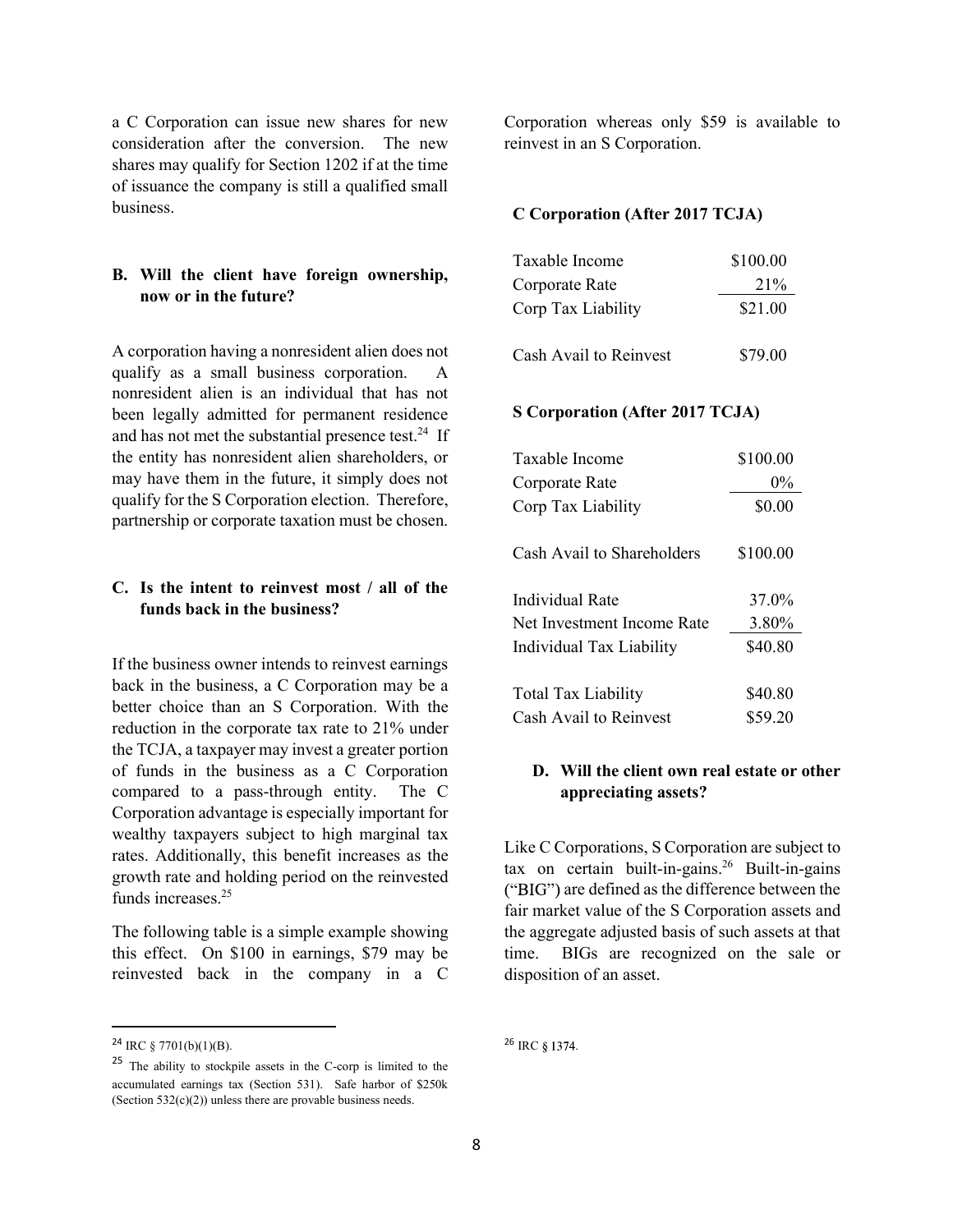For any tax year in which there is a BIG, there is an additional tax imposed by applying the highest marginal tax rate (currently 21% due to TCJA) to the BIG. Although the taxpayer never wants to incur the BIG tax, prior to the reduction in the corporate tax rate due to the TCJA the taxpayer would incur BIG tax at a much higher rate.

The imposition of the BIG tax is limited in the following ways:

- 1) The BIG tax only applies to asset dispositions during the first 5-year period after the effective date of the S Corporation tax election<sup>27</sup>;
- 2) The BIG tax does not apply to any corporation which has always been taxed as an S Corporation<sup>28</sup>;
- 3) The BIG tax is also limited to income tax that would have been incurred as a C-Corporation. Therefore, a taxpayer can avoid the BIG tax if the entity has no taxable income for the first 5 years.

Because of the BIG tax, it is generally detrimental to hold appreciating assets (or assets that are subject to depreciation) in a S Corporation, especially if the owner intends to dispose of the assets within the 5 year recognition period (i.e. selling the assets, distributing the assets in-kind to the shareholder, gifting the property to a child, etc.). Under partnership taxation, on the other hand, there is no immediate tax impact of distributing the property from the partnership.

the BIG tax because they do not intend to buy and hold the property for a long period of time. Additionally, property developers are subject to both ordinary income tax and self employment tax on the proceeds of a real estate sale.

# E. Will the client's earnings outweigh the costs of maintaining the S-election?

From a practical standpoint, the taxpayer will incur additional costs to maintain an entity with an S Corporation election. For example, the taxpayer will be required to run payroll to pay salaries from the S Corporation. Typical costs for **E. Will the client's earnings outweigh the**<br>costs of maintaining the S-election?<br>From a practical standpoint, the taxpayer will<br>incur additional costs to maintain an entity with<br>an S Corporation election. For example, the 200 per month. Additionally, the S Corporation will also require an 1120s tax return each year. According to the 2016-17 NSA Income and Fees of Accountants and Tax Preparers in Public E. Will the client's earnings outweigh the<br>costs of maintaining the S-election?<br>From a practical standpoint, the taxpayer will<br>incur additional costs to maintain an entity with<br>an S Corporation election. For example, the<br>t 1120s tax return was \$809.

Although the S Corporation election can result in a significant reduction in self-employment tax, the costs of maintaining the must be considered when deciding if the tax savings outweighs the additional costs, especially for disregarded entities that do not require payroll or a federal income tax return.

# F. Is the client a high income investor?

Note that a real estate "flipper" is less effected by the investor would incur an enective tax rate of  $39.8\%$  (21% at the corporation level + 23.8% for High income passive investors in the highest tax brackets will not see significant benefits from pass-through S Corporation taxation, especially if the businesses do not qualify for the 20% In 2020 the highest individual marginal tax rate is 37% (which will revert back to 39.6% in 2026). In a C Corporation, however, the investor would incur an effective tax rate of a significant reduction in self-employment tax,<br>the costs of maintaining the must be considered<br>when deciding if the tax savings outweighs the<br>additional costs, especially for disregarded<br>entities that do not require payro dividends\*79%). Note that an active investor receiving W-2 wages will potentially see a selfemployment tax reduction in a S Corporation compared to partnership taxation.

<sup>&</sup>lt;sup>27</sup> IRC § 1374(d)(7).

 $28 \text{ IRC }$ § 1374(c)(1).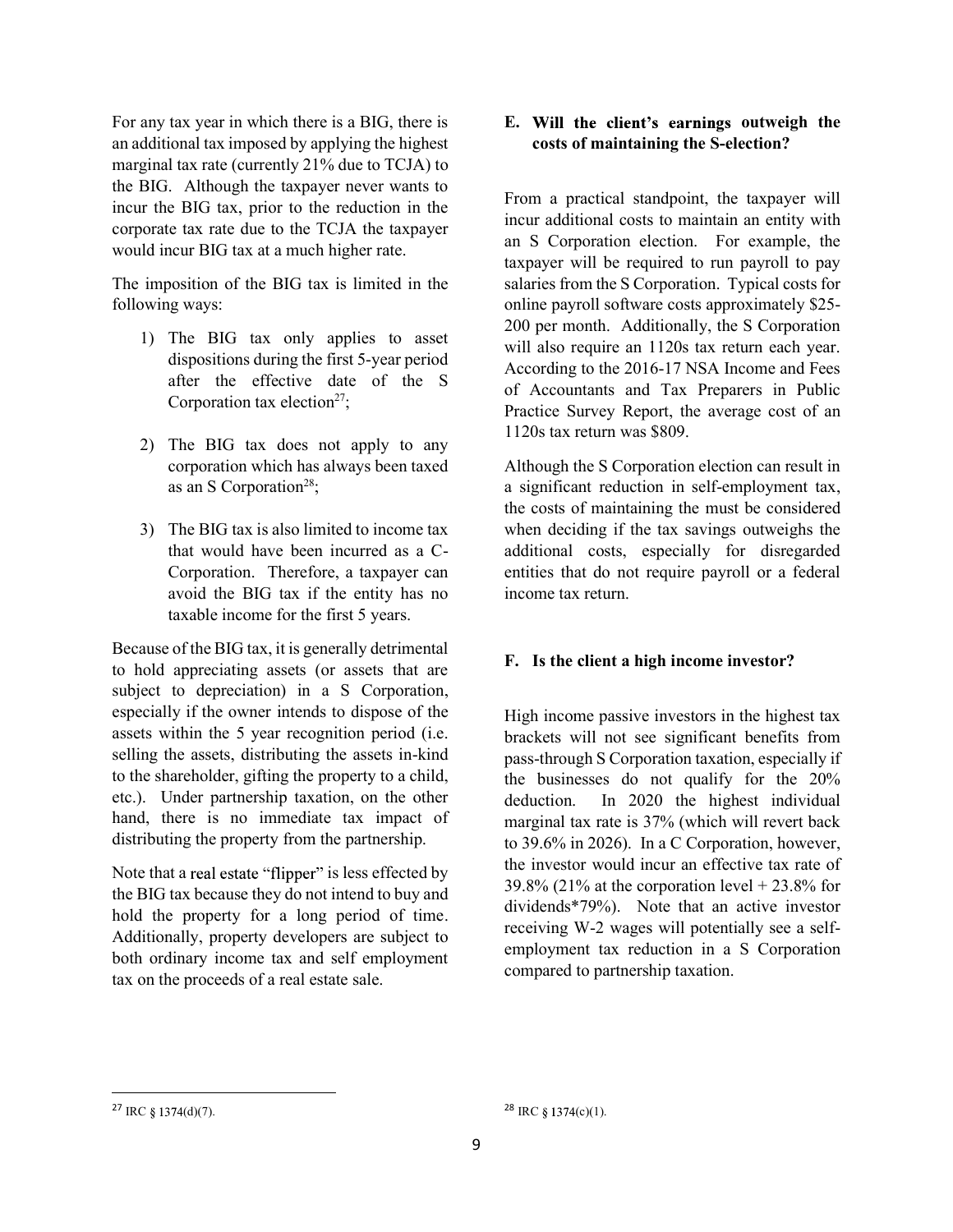G. Will the client want to make Contributions must l<br>disproportionate distributions to certain employees of the S C<br>Shareholders? Disproportionate A shareholder canno<br>allocations of profits and losses?<br>their retirement pla disproportionate distributions to certain Shareholders? Disproportionate allocations of profits and losses?

S Corporations cannot disproportionately allocate in a doctor's office may desire to make a large profit among the shareholders. Distributions of profit must be proportionate according to the shareholder's ownership in the entity.

The proportionate distribution rule is based on the requirement of one class of stock<sup>29</sup>. Tax regulations provide that "a corporation is treated as having only one class of stock if all outstanding shares of stock of the corporation confer identical rights to distribution and liquidation proceeds."<br>Therefore, an S Corporation cannot have disproportionate distributions because that would imply more than one class of stock.

Deemed disproportionate distributions can result in inadvertent termination of S-Corp status. Limited liability companies and limited partnerships that elect S Corporation taxation should evaluate partner's rights carefully within the partnership agreement to determine if multiple classes of stock are created inadvertently (for example, liquidating distributions based on capital accounts rather than ownership of units).

Partnerships can make disproportionate distribution without any issues. Partners may desire to distribute profit disproportionately for a variety of practical reasons, such as when one partner contributes more to the partnership than other partners of equal ownership.

# H. Does the client want to offer different retirement benefits to select employees?

Contributions must be the same to all eligible employees of the S Corporation retirement plan. A shareholder cannot make a large contribution to their retirement plan without making the same contribution to the retirement plans for all eligible employees. For example, the owner / physician contribution to their SEP IRA. If the entity is taxed as an S Corporation, they would also have to make the same proportionate distribution to the staff employed by the entity.

# I. Will the client use the stock of the company for estate planning purposes?

From an estate planning standpoint, S Corporations are not ideal. First, the single class of stock requirement makes succession planning more difficult. Parents often transfer ownership in the family business by making gifts or sales of stock to their children. The requirement of one class of stock limits the options that are available to the parent passing S Corporation stock ownership to their children. Notwithstanding the single class of stock rule, IRS Regulations do provide that the entity can issue voting and nonvoting stock, which if identical in all other respects, including distributions and liquidations, will not be treated as different classes of stock within the meaning of  $\S$  1361(b)(1)(D).<sup>30</sup>

Second, only certain kinds of trusts can hold S Corporation stock such as grantor trusts, qualified revocable trusts, qualified subchapter S trusts  $(QSST)^{31}$  and electing small business trusts  $(ESBT)^{32}$ . Grantor trusts become non-grantor trusts (and therefore ineligible S Corporation shareholders) upon the death of the grantor. In this case, the grantor trust can only hold S Corporation shares for at most 2 years after the date of death of the deceased grantor.<sup>33</sup> Similarly, a testamentary trust created by a Last Will and

 $31$  IRC  $\frac{1361}{d}(1)$ .

 $32 \text{ IRC } $1361(c)(2)(A)(v).$ 

<sup>33</sup> IRC § 1361(c)(2)(A)(ii).

<sup>&</sup>lt;sup>29</sup> Section 1.1361-1(l)(1) of the Income Tax Regulations

<sup>&</sup>lt;sup>30</sup> IRC  $\frac{1361(b)(1)(D)}{2}$  and Section 1.1361-1(1)(1) of the Income Tax Regulations.